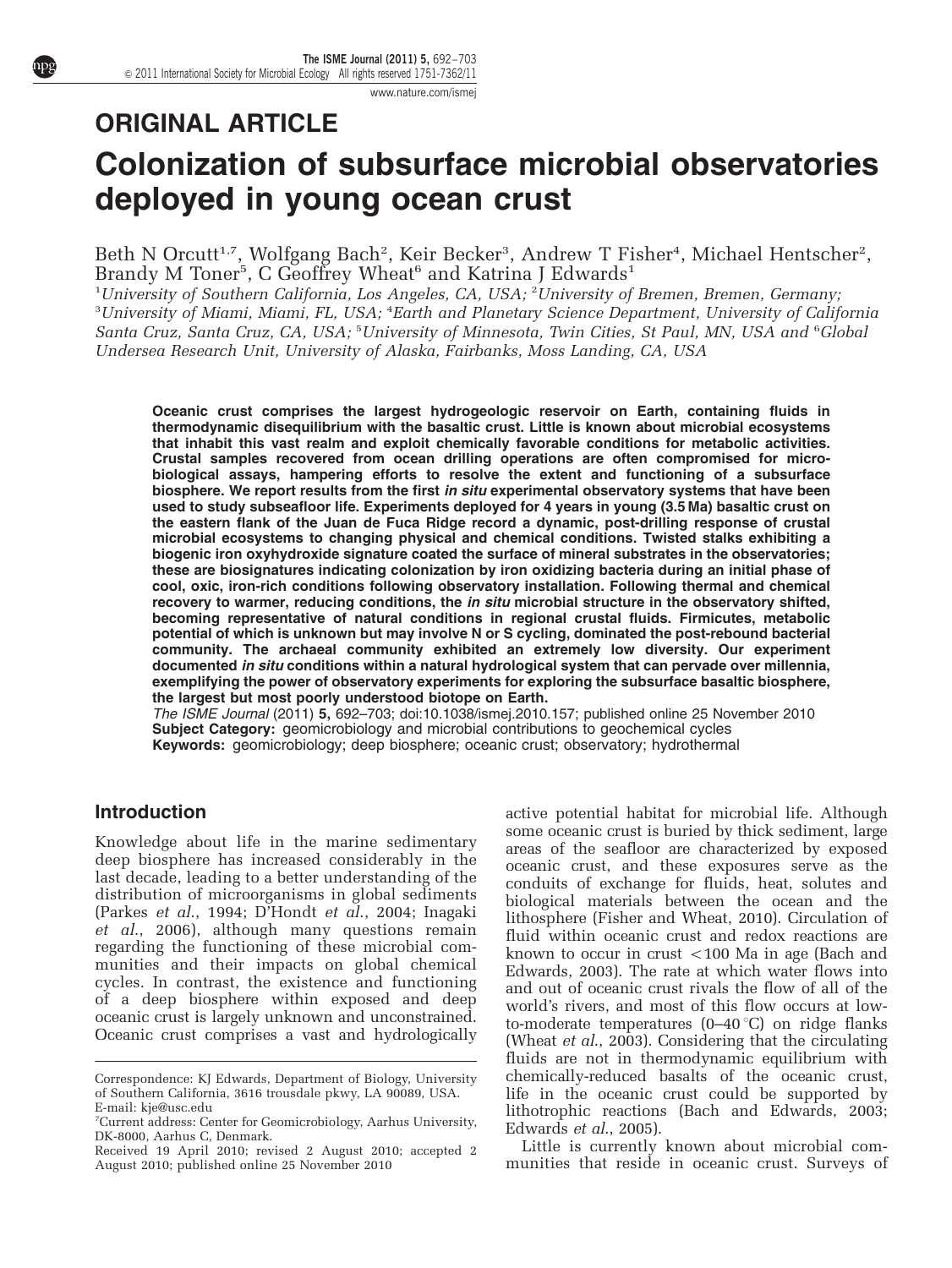seafloor-exposed and buried basaltic crust (Lysnes et al., 2004; Mason et al., 2008; Santelli et al., 2008, 2009) and warm, near-surface fluids emanating from oceanic crust (Huber et al., 2006) indicate microbial communities numerically dominated by a diverse assemblage of Bacteria, in particular the Proteobacteria. However, the functioning of the various bacterial members of these communities is poorly understood, as is knowledge of the presence and behavior of Archaea or microbial eukaryotes. A profound challenge in investigating the crustal deep biosphere is avoiding the confounding influence of contamination during sampling, drilling and experiments (Lever *et al.*, 2006; Santelli *et al.*, 2010). Microbial communities are likely enriched where the crust is most permeable—the same areas that are the most susceptible to contamination by drilling because of the introduction of surface ocean water (used as drilling fluid), pipe lubricants, mud and other materials. One promising approach to overcome potential microbial contamination during drilling is through the use of subsurface observatory systems, known as CORKs ('Circulation Obviation Retrofit Kit'; Davis et al., 1992; Becker and Davis, 2005), where a borehole is cased and depths of interest are isolated and sealed, allowing the system to recover (thermally, chemically and microbiologically). Initial observatory systems addressed questions primarily concerning geophysics, hydrogeology and chemical composition and did not prioritize limiting potential sources of contamination for microbiological studies; however, in recent years, multidisciplinary teams that include microbiologists have focused on design and use of these systems to reduce contamination (Cowen *et al.*, 2003; Jannasch et al., 2004; Fisher et al., 2005; Orcutt et al., 2010).

This study presents the first results from subsurface microbial colonization experiments within CORK observatories, demonstrating how these experiments can be used to capture in situ microorganisms and microbiological processes in ocean crustal settings.

### Materials and methods

Observatory design, installation and recovery

Novel microbial colonization experiments were deployed within subseafloor borehole observatories on the eastern flank of the Juan de Fuca Ridge during Integrated Ocean Drilling Program Expedition 301 (Fisher et al., 2005), to examine crustal microbial communities *in situ* within young (3.5 Ma) oceanic crust. Two boreholes were targeted for investigation in this study (Supplementary Figure 1): Ocean Drilling Program Hole 1026B and Integrated Ocean Drilling Program Hole U1301A, separated by 1 km and located  $\sim$  6 km north of Baby Bare outcrop, a site where warm  $({\sim}64^{\circ}C)$  altered basement fluids discharge at the seafloor (Wheat and

Mottl, 2000; Wheat et al., 2000). The concept for these microbial experiments builds on the successful microbial colonization of mineral surfaces in the deep sea (Edwards et al., 2003; Toner et al., 2009; Orcutt et al., 2010). Each experiment consisted of a polycarbonate plastic hanger onto which four plastic grids were mounted with polycarbonate screws (Figure 1d). Each grid contained four polished rock chips  $({\sim}1\,\mathrm{cm}^2)$  as colonization surfaces: one each of basalt, harzburgite (peridotite with high olivine content), pyrite/hematite and sheets of biotite. Experiment hangers were wrapped in aluminum foil, autoclaved for sterilization and stored sterile until inclusion on the CORK instrument strings that also contained fluid samplers and temperature loggers (Jannasch et al., 2004; Fisher et al., 2005; see Supplementary Materials), which were assembled in 2004 aboard R/V JOIDES Resolution. The subsurface experiment at Hole 1026B was deployed at a depth of 210 meters below seafloor, and the subsurface experiment at Hole U1301A was deployed at 280 meters below seafloor,  $\sim$ 18 m below the sediment/basement interface. Notably, the CORK at Hole U1301A did not seal properly when installed (Fisher et al., 2005, 2008), and thus fluid exchange was possible between the seafloor and the lower borehole, with the direction of flow dependent on pressure (temperature) conditions within the borehole relative to that in the surrounding formation. Seawater flowed into the formation when the borehole was cold and contained excess fluid pressure, and formation fluid vented from the CORK at the seafloor when the borehole was warm and contained fluids at a pressure less than that in the surrounding formation. Instrument strings were recovered from the borehole observatories in August 2008 aboard the R/V Atlantis (cruise AT15-35) with the assistance of DSV Alvin (Woods Hole Oceanographic Institution; see Supplementary Materials for detailed recovery procedures).

Samples of borehole fluids from Holes 1026B and U1301A were collected using OsmoSamplers that were deployed directly below the microbial observatories (Jannasch et al., 2004; Fisher et al., 2005; Wheat et al., 2010). Temperature loggers were also deployed in tandem with these instruments. Complete information regarding the collection and analysis of these samples and loggers are available elsewhere (Figure 2; Wheat et al., 2010).

Cell and particle imaging with confocal

epifluorescence, scanning electron microscopy (SEM) and micro-X-ray absorption spectroscopy

Particles and cells on the surfaces of the incubated chips were observed through a combination of staining, epifluorescence microscopy and SEM, with slight modification to protocols described previously (Edwards et al., 2003; see Supplementary Materials). Separate chip fragments that had not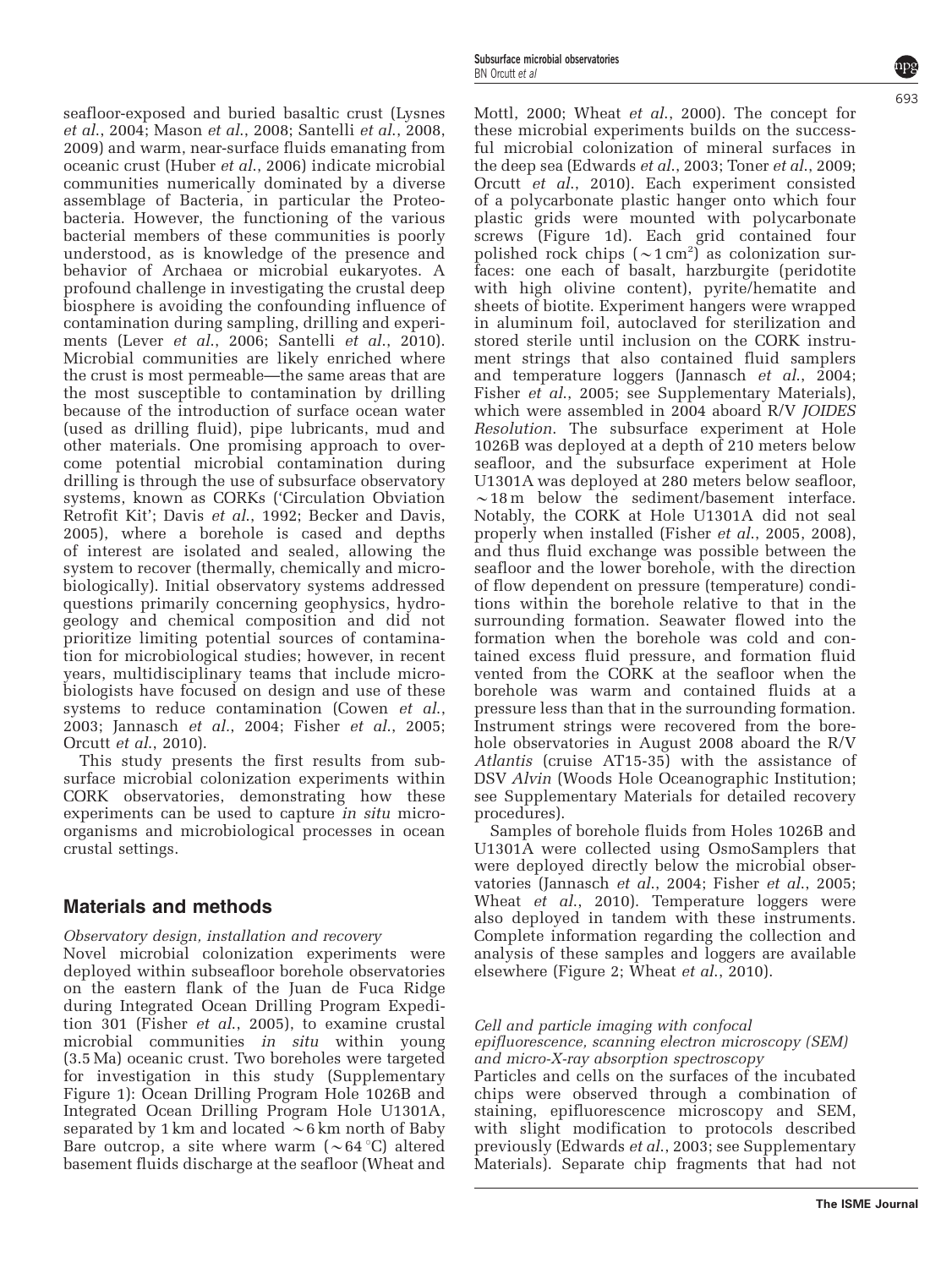

Figure 1 Conspicuous twisted-stalk particles (a, b, e, f, g) and cells (c) observed on the surfaces of the incubated rock chips from Hole U1301A (d), as imaged by epifluorescent confocal microscopy (a–c) and scanning-electron microscopy (e–g). Panels b and f are enlargements of the areas marked in (a) and (e), respectively. Panel d illustrates how the observatory device looked before (top row) and after (middle: Hole U1301A; bottom: Hole 1026B) 4 years of incubation, with each device containing four polished rock chips of basalt, harzburgite (harz.), pyrite/hematite (pyrite) and biotite. Fragments of the rock chips in  $(a-c)$  were dual stained with SYBR Green I (green) and propidium iodide (red; dual staining of cells appears orange/yellow); stalk particles appear green because of attachment of SYBR Green I stain to an unknown substance on stalks. The 'chain of bulbous cocci' cell morphology seen in panel c is also evident following dehydration for SEM. (g; chain marked by yellow arrows). The color reproduction of this figure is available on the html full text version of the manuscript.

been stained were also evaluated to check for autofluorescence of minerals or other compounds. In addition, some of the plastic materials (that is, plastic screws holding the chips to the grids) from the observatory grids were checked with microscopy to evaluate if particles had also formed on their surfaces. Finally, samples of pipe dope used for CORK drill collar and pipe installation (60% Lead Base and ZN50 products, Bestolife Corporation (Dallas, TX, USA) were also checked for autofluorescence properties and potential interaction with fluorescent stains used in this study. Fluorescence images were collected on an inverted stage Leica TCS SPE confocal microscope using 488 nm (blue light excitation for the SYBR Green I dye) and 532 nm (green light excitation for the propidium iodide dye) wavelength lasers at 20% power with 63X oil objective magnification. Following confocal imaging, chip fragments were removed from the glass coverslips, cleaned with ethanol and prepared for SEM analysis (see Supplementary Materials). Additionally, scrapings of the mineral crusts from the Hole 1026B and Hole U1301A experiments that had been frozen were used for mineralogical analysis by field-emission SEM using a Zeiss Supra 40 at the University of Bremen.

A fragment of the Hole U1301A pyrite/hematite chip was removed using sterile tools, dehydrated in 80% ethanol for 5 min, dried, and then embedded in quick-set epoxy under vacuum to create a 'thin' section for micro-X-ray absorption spectroscopy analysis, similar in principle to methods described elsewhere (Toner  $e\bar{t}$  al., 2009). X-ray fluorescence elemental maps of areas of interest on the thin section were analyzed at the Advanced Light Source on the 10.3.2 beamline (Marcus et al., 2004). Regions within and below the surface of the chip were then analyzed for Fe- and Mn-X-ray absorption nearedge structure spectroscopy in fluorescence and transmission modes simultaneously at the K-edge (method details in Supplementary Materials).

#### 16S ribosomal RNA (rRNA) gene-based phylogeny

Environmental DNA was extracted from 50–100 mg  $({\sim}4\,\mathrm{mm}^2)$  frozen rock chip fragments, and from one of the plastic washers from the Hole U1301A experiment, for analysis of the microbial community based on the 16S rRNA gene following published protocols (Ausbel et al., 1999) utilizing cetrimonium bromide/phenol-chloroform extraction. Bacterial 16S rRNA gene clone libraries were developed from both original environmental DNA extract and from multiple displacement amplification DNA product using the GenomiPhi kit, whereas archaeal 16S rRNA gene clone libraries were created from REPLI-g amplified DNA (see Supplementary Materials for method details). A negative control (that is, no sample added to DNA extraction buffers) was also run through all of the extraction, amplification and cloning procedures. 16S rRNA gene sequences from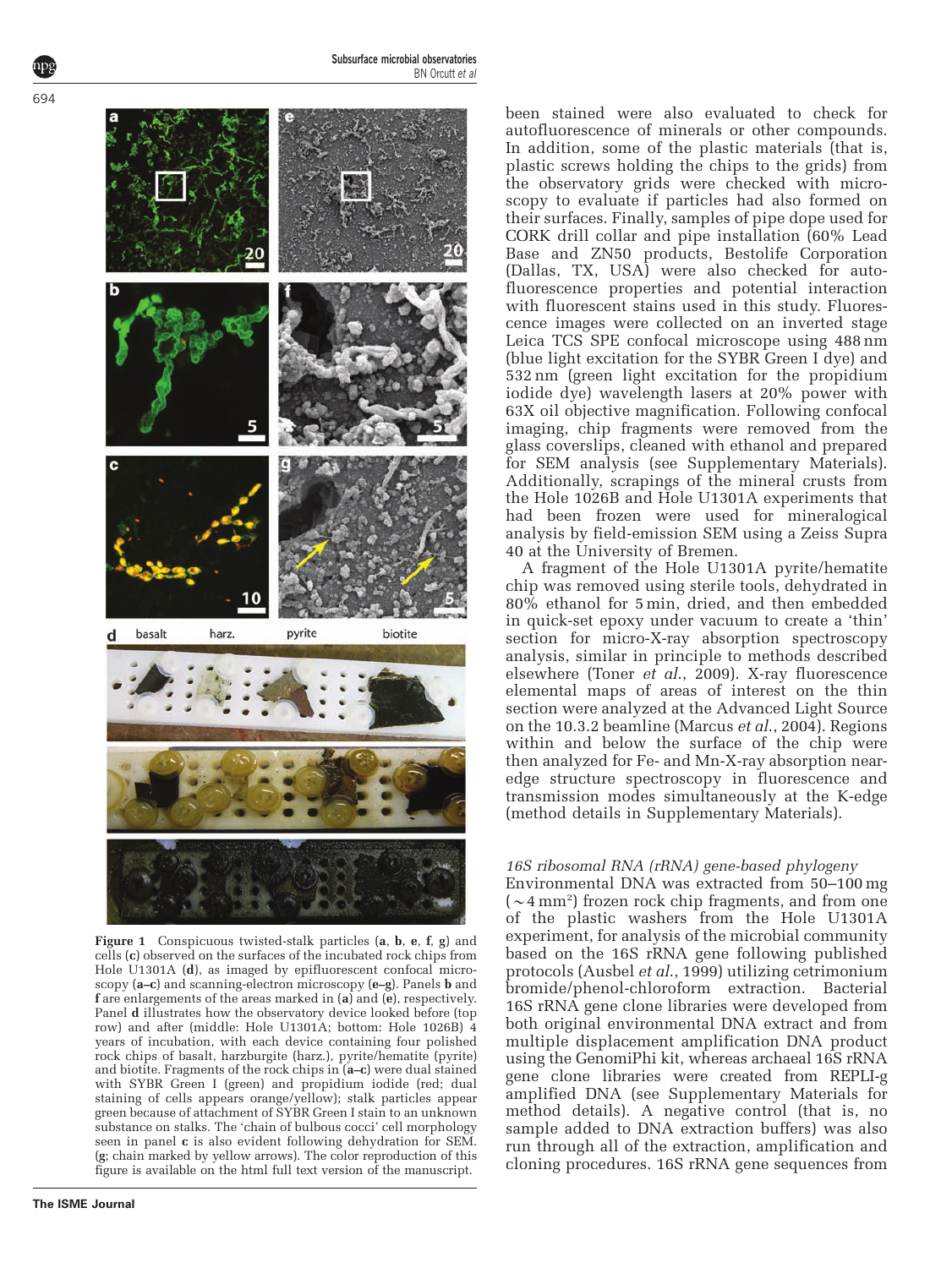

Figure 2 Records of temperature and chemical composition of borehole fluids from Hole U1301A document the history of rebound of the CORK borehole system to in situ conditions post-installation; final turn-around is marked by a gray vertical bar in all panels. x-axis for all panels are the same as listed for the lowest panel (modified from Wheat et al., 2010).

this study were submitted to Genbank under accession numbers GU188991-GU189038 and HM635226- HM635263.

#### Thermodynamic modeling of potential reactions

To evaluate the thermodynamic potential of various redox reactions within the observatory environment, water-rock path models were calculated (using Geochemist's workbench; Bethke, 1996), assuming heating from  $2-65$  °C and the reaction of 30 g of basalt with 1 kg of seawater (see Supplementary Materials for further details). The available free energy was calculated for a range of redox reactions using the following equation:

$$
\Delta_r G = \Delta_r G^o + RT \ln Q,
$$

where  $\Delta_{r}G$  is the Gibb's energy of the reaction (kJ mol<sup>-1</sup> e<sup>-</sup>),  $\Delta_{r}G^{\circ}$  is the standard Gibbs energy yield

of the same reaction at standard state (250 bar,  $2^{\circ}$ C $\lt$ T $\lt$ 65  $^{\circ}$ C, molal activities of solutes, unit activity of solids),  $R$  is the universal gas constant,  $T$  is the Kelvin temperature and  $Q$  is the activity quotient, which is a function of the reactants and products. Reactions with negative values have available Gibbs energy to fuel potential microbial metabolic activity.

#### **Results**

Thermal and chemical development of the boreholes Experimental results are reported from both observatory sites, with emphasis on results from Hole U1301A, which document the dynamic response of borehole microbial communities to return towards natural environmental conditions following initial drilling- and observatory installation-related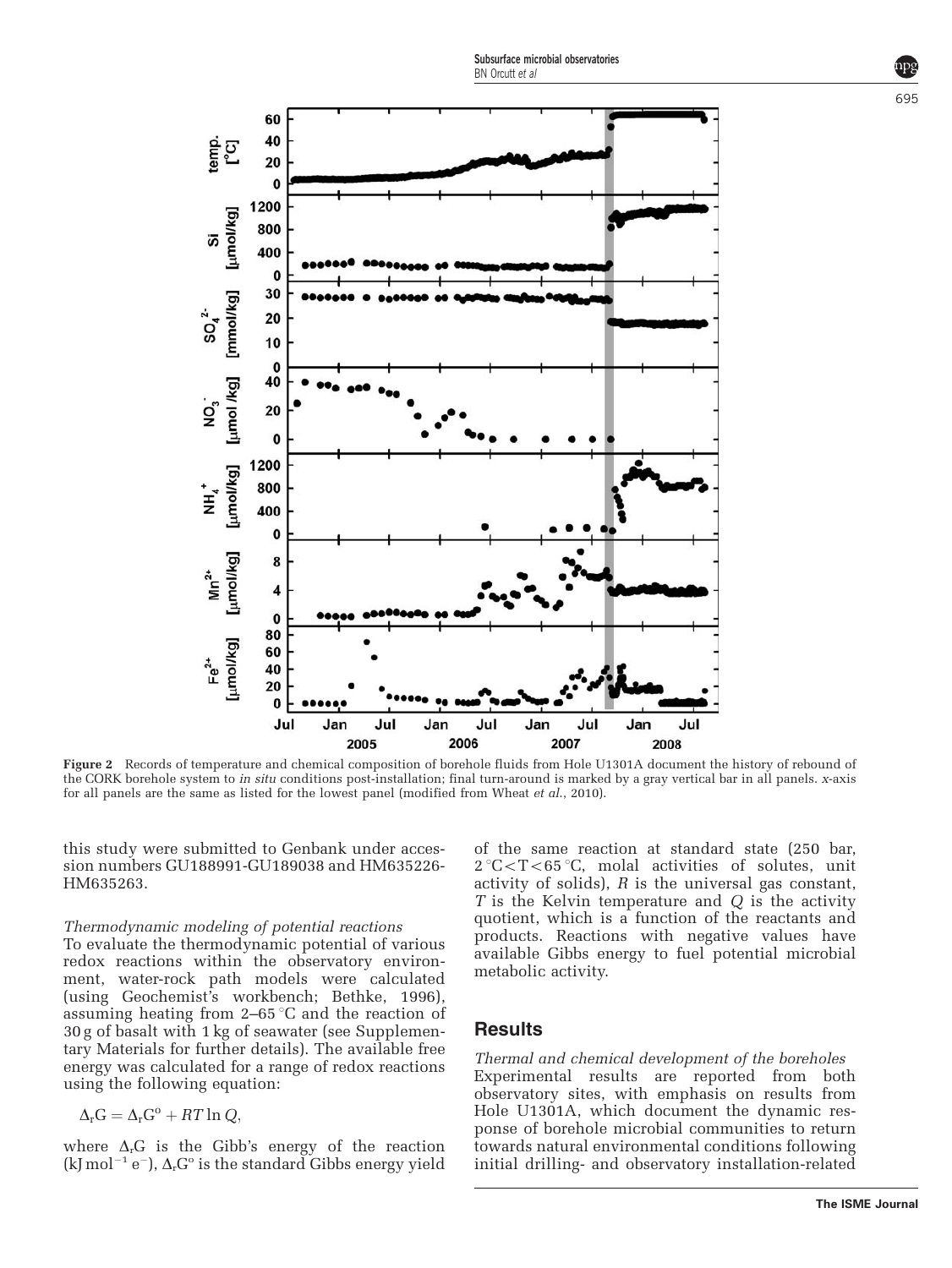disturbances. In contrast, Hole 1026B produced reduced fluids throughout the deployment. All experimental components recovered from Hole 1026B were visibly coated in crusts of dark green/ black precipitate, whereas the Hole U1301A components were minimally altered by eye, although microscopic inspection revealed thin secondary mineralized biofilms (Figure 1d).

Temperature and fluid chemical data from these CORKs have been published elsewhere (Wheat et al., 2010); salient features are presented here for context. Temperature loggers and OsmoSamplers from the Hole U1301A CORK record a complex evolution of the post-installation borehole environment (Figure 2). For roughly 1 year following the installation of the CORK, the borehole had thermal and chemical profiles similar to that of seawater (that is, low temperatures, high sulfate concentrations and low silica concentrations), indicating that the formation had not returned to post-drilling conditions. Nitrate concentrations gradually decreased from seawater values at installation until being consumed by mid-2006. Starting in mid-2006, the borehole fluid temperature began to increase, hovering around 30 °C until early September 2007. During this time interval, some chemical constituents such as silica and sulfate did not change appreciably, suggesting that the borehole still contained seawater that was now gaining heat. During this warming phase, spikes were observed in manganese and iron concentrations, possibly reflecting the effect of corrosion of the lowalloy steel used in the CORK casing. In early September 2007, borehole fluids dramatically increased in temperature to  $\sim$  64 °C, which corresponded with pronounced increases in silica and ammonium concentrations and a decrease in sulfate concentrations. Temperature, silica and sulfate concentrations were steady until recovery of the instrument string in August 2008. During this period, the composition of the borehole fluid closely resembled that of pre-drilling formation conditions. Manganese concentrations leveled off around  $4 \mu$ mol kg<sup>-1</sup>, although iron concentrations remained relatively elevated.

## Cells and particles on rock chip surfaces

Epifluorescence microscopy and SEM of the reacted mineral surfaces in the Hole U1301A colonization experiment revealed cells (Figure 1c), twisted mineral particles (stalks; Figures 1a, b, e and f; Supplementary Figure 2a–c) and secondary mineral encrustation (that is, Mn phases; Figure 1f; Supplementary Figure 2a-c). The observed twisted stalks are morphologically similar to those reported from similar mineral colonization experiments conducted on the Juan de Fuca Ridge axis (Edwards et al., 2003; Toner et al., 2009; Supplementary Figure 2d, e), resembling stalks produced by microaerophilic, neutrophilic and iron-oxidizing bacteria (for example, Mariprofundus ferooxydans; Emerson et al., 2007) within iron oxide mats from oceanic hydrothermal vents (Emerson and Moyer, 2002; Supplementary Figure 2f). The pyrite chip, relative to the other three minerals, was the most covered by these stalk particles  $(64 \pm 4\%)$  of surface area covered with stalks), followed by the basalt chip  $(20 \pm 5\%)$ , with the least coverage on the dunite  $(13\pm5\%)$  and biotite  $(9 \pm 4\%)$  chips. Notably, brightly stained cells were not observed at the ends of these stalk particles, indicating a lack of activity of the stalkforming microorganisms at the time of collection (Figure 1b). A common cell morphology observed on all chip surfaces was a string of bulbous ovoidshaped cells that average  $\sim$ 3  $\mu$ m in length on the long axis (Figure 1c). Following dehydration for SEM, this string morphology was still evident, seen as collapsed nodes along a fiber (highlighted with arrows in Figure 1g). Smaller individual cocci cells were also observed (Figure 1c). Neither cells nor stalk particles were observed on the plastic components of the colonization experiment.

Secondary encrustation and alteration of the stalk particles and chip surfaces was obvious at multiple spatial scales from epifluorescence microscopy, SEM and X-ray fluorescence mapping. SEM analysis revealed microcrystalline features on the chip and stalks (Supplementary Figure 2a,b) and secondary alteration features coating the stalks and mineral surfaces (Supplementary Figure 3). Mineral crusts analyzed by SEM from the Hole 1026B observatory materials were dominated by jasper- (botryoidal Fe-Si oxide) and metal (Fe, Cu, and Zn) sulfideencrusted aragonite  $(CaCO<sub>3</sub>)$  prisms (Supplementary Figure 3), which is consistent with the constant warm, reducing conditions exhibited in that hole during the entire experimental period (Wheat et al., 2010) that allowed extensive mineralization to occur. Mineral crusts from the Hole U1301A observatory materials also contained botryoidal Fe–Si oxide, as well as pyrite encrustations exhibiting a range of morphologies from amorphous (not shown) to framboidal (Supplementary Figure 3a, b). Iron oxides were also observed on the Hole U1301A mineral crusts, although aragonite was not observed. X-ray fluorescence mapping of a cross-section through the pyrite/hematite chip fragment demonstrated that the upper surface of the chip was manganese-rich (Figure 3). Comparison with reference Mn K-edge X-ray absorption near-edge structure spectra indicated the Mn-containing mineral was a reduced Mn(II) phase. Underneath this top mineral crust were iron-rich particles (that is, the twisted stalks) that spectrally resembled Fe K-edge X-ray absorption near-edge structure spectra from Fe(III) oxyhydroxides such as goethite and two-line ferrihydrite. The presence of a goethite phase, which was confirmed by micro-X-ray diffraction patterns (data not shown), contrasts with the short-range ordered Fe(III) oxyhydroxides observed in young twisted stalks formed on seafloor-exposed mineral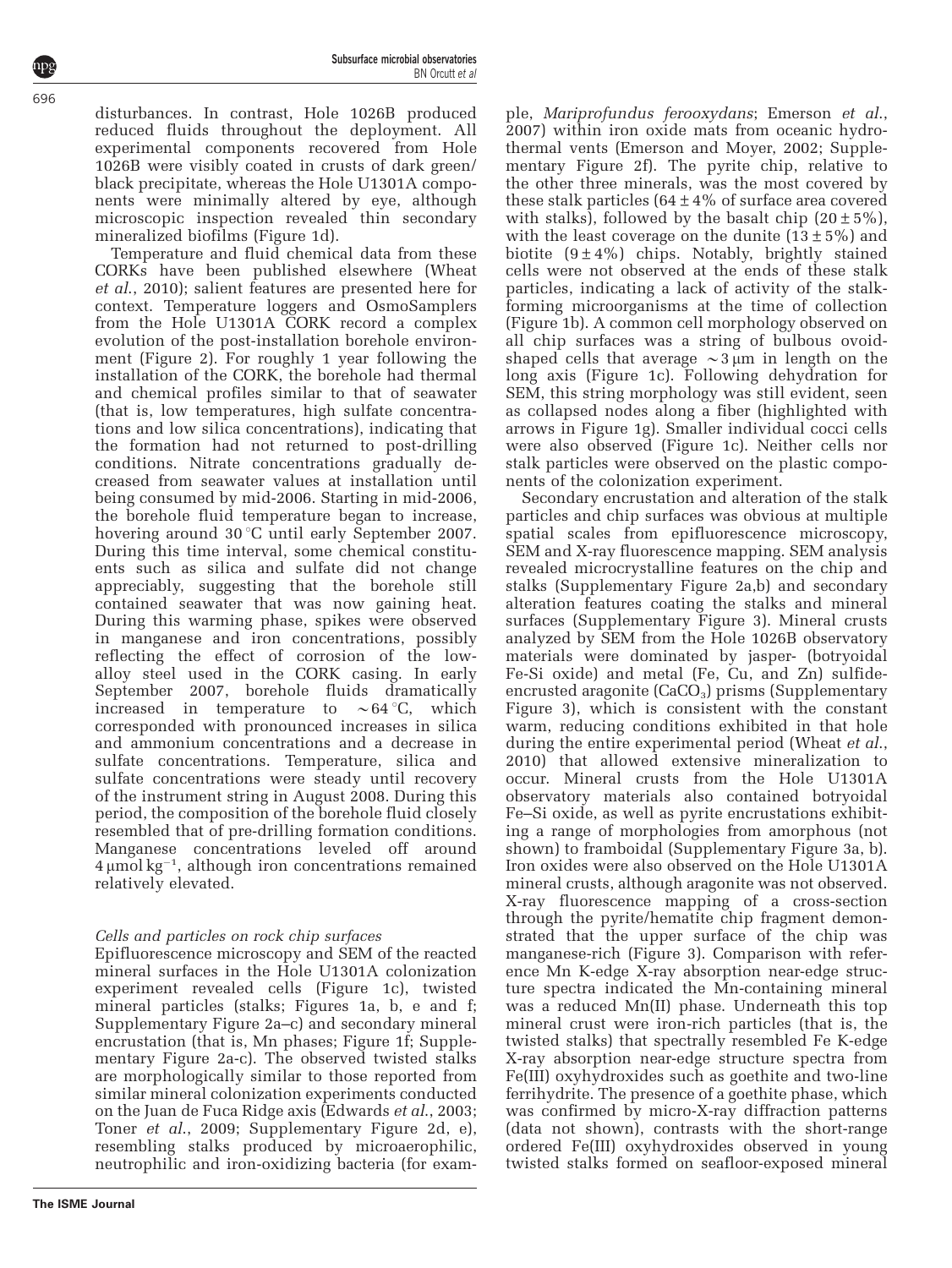

 $Mn(II) - MnCl<sub>2</sub>$ Mn(II) - MnSO  $Mn(III) - Mn<sub>2</sub>O<sub>3</sub>$ Mn(IV) - KBirn 6540 6550 6570 6590 6530 6560 6580 energy (eV) Figure 3 MicroXAS analysis of cross-section through reacted pyrite/hematite chip from Hole U1301A experiment. (a) XRF elemental map—with Fe in blue, Mn in green and S in red revealing a Mn-rich crust coating the upper surface of the Fe-rich

chip. (b) Fe K-edge XANES spectra of the Hole U1301A crust in comparison with reference standards (where 'JdF biogenic' refers to the material described in Toner et al., 2009), indicating that the particles underneath the crust have an iron oxyhydroxide signature. (c) Mn K-edge XANES of the Hole U1301A crust in comparison with reference standards, indicating that the Mn in the crust is in the form of Mn(II). Note y-axis in panels (b) and (c) depict normalized absorbance on an arbitrary scale. The color reproduction of this figure is available on the html full text version of the manuscript.

surfaces at the Juan de Fuca Ridge (Toner *et al.*, 2009). This suggests that there was recrystallization of the microbial Fe(III) oxyhydroxides, likely resulting from hydrothermally-driven alteration reactions with warm, reducing fluids.

#### Microbial 16S rRNA gene sequencing

DNA was successfully extracted and amplified from fragments of the basalt and pyrite chips from the Hole U1301A experiment, as well as from one of the plastic washers from this experiment. Bacterial 16S rRNA gene clones were obtained from PCR reactions with both the direct DNA extract and whole genome amplified DNA, with no strong bias in the types of sequences recovered from either method (that is, similar dominant phylotypes were recovered using both approaches; data not shown). On account of the limited sample size of the original DNA extract, archaeal 16S rRNA gene clones were only recovered from REPLI-g-amplified DNA extract. Cloning was unsuccessful from the Hole 1026B rock chip fragments—either the straight DNA extract or Genomi-Phi-amplified extract yielded PCR products that were suitable for cloning.

A majority (52%, 45 out of 87 sequences) of bacterial sequences from the Hole U1301A subsurface experiments grouped with the Firmicutes phyla (Figure 4). For many of these sequences, the closest relatives are environmental sequences recovered from Hole 1026B during previous studies of the CORK fluids (Cowen et al., 2003) and a black rust formed on the Hole 1026B CORK platform where it was in contact with venting formation fluids and bottom water (Nakagawa et al., 2006a). Many of these sequences were not closely related to cultivated microorganisms, although some of the sequences (10%) were closely related to an anaerobic, thermophilic isolate cultivated from Hole 1026B (Huber et al., 2006) and to Caloranaerobacter azorensis, an anaerobic, thermophilic chemo -organotroph isolated from a Mid-Atlantic Ridge hydrothermal chimney (Wery et al., 2001). Other close environmental sequence relatives included environmental sequences from terrestrial subsurface mine waters (Gihring et al., 2008) and from a hightemperature marine oil-reservoir service waters (Gittel *et al.*, 2009).

The second most prevalent bacterial phylogenetic group of the Hole U1301A subsurface experiment sequences was within the OP8 clade (13% of sequences; Supplementary Figure 4), a candidate phylum that does not contain cultivated members. Within this clade, the Hole U1301A sequences grouped most closely to other environmental sequences from marine sediments (Teske et al., 2002; Bowman and McCuiag, 2003; Parkes et al., 2005) and crustal fluids (Huber et al., 2006). A few sequences from this study grouped within the Proteobacteria (Supplementary Figure 4), some showing closest sequence similarity to other environmental sequences from Juan de Fuca

**The ISME Journal**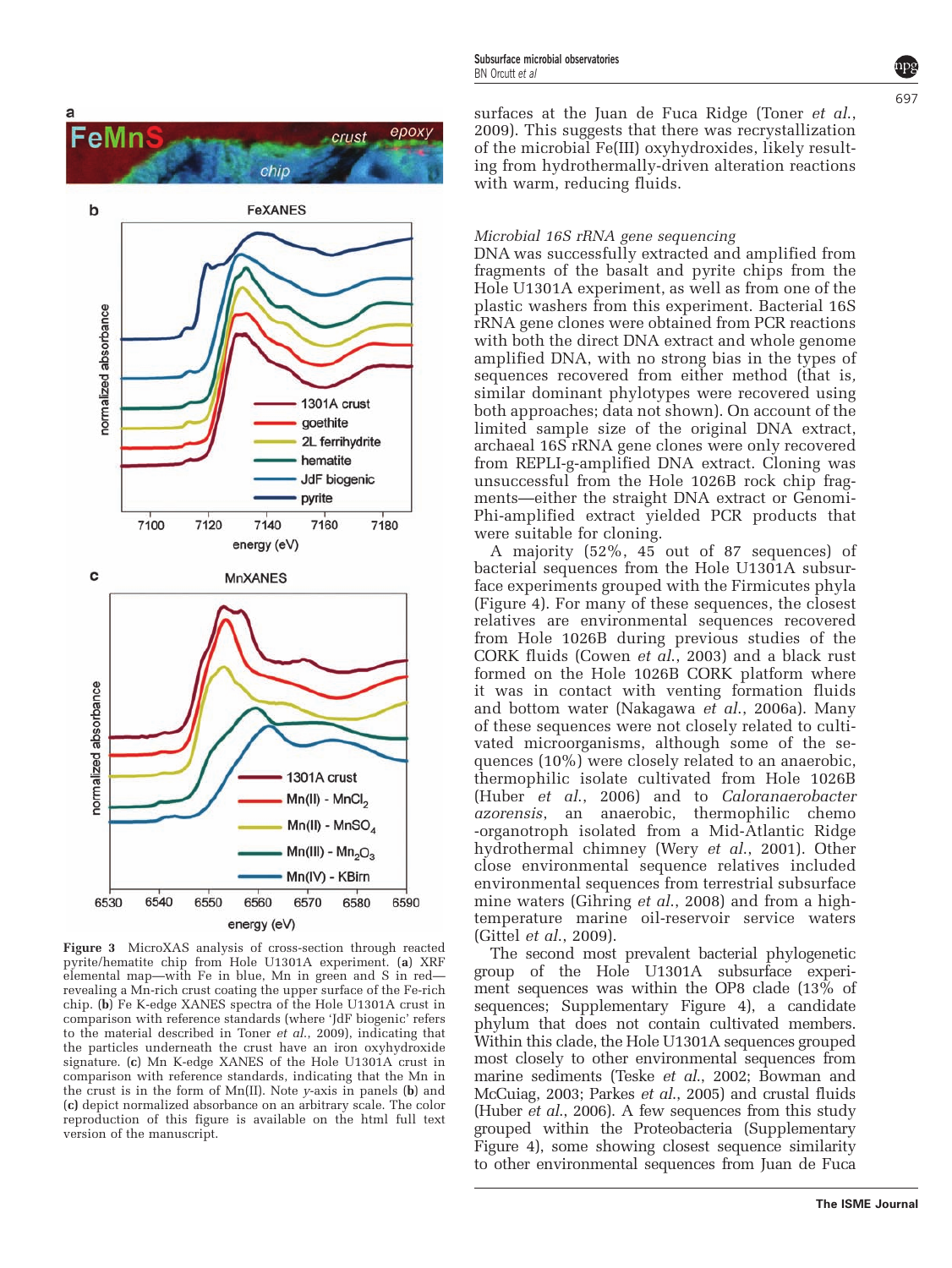

Subsurface microbial observatories

BN Orcutt et al

0.10 substitutions/site

Figure 4 Phylogenetic tree of subset of bacterial 16S rRNA gene sequences (Firmicutes and Thermotogae phyla) from Hole U1301A colonized rock chips. Sequences from this investigation in red, sequences from Hole 1026B black rust (Nakagawa et al., 2006a) and fluid (Cowen *et al.*, 2003) in blue; and isolates in italics. The color reproduction of this figure is available on the html full text version of the manuscript.

ridge flank crustal fluids (Huber et al., 2006). Four sequences grouped relatively closely to environmental clones from marine basalts (Santelli et al., 2008) and granite mines (Sahl et al., 2008) that are related to the cultivated aerobic microorganism Stenotrophomonas maltophila, a known human pathogen that is also prevalent in aqueous environments. One sequence grouped near the Desulfonatronum and Desulftonatronovibrio genera, known to be heterotrophic and autotrophic, alkaliphilic, sulfate-reducing bacteria that can use hydrogen and formate and electron sources. Three sequences grouped closely to Alpha-proteobacteria and Verrucomicrobia microorganisms cultivated from the marine water column.

The archaeal communities observed on the Hole U1301A subsurface experiment had low diversity (Figure 5) with membership from only four groups of archaea. Two sequences grouped closely with cultivated species of the Methanosarcina, which are known as methanogenic euryarchaeota. Seven archaeal sequences grouped within the Archaeaoglobus clade, members of which are commonly recovered from hydrothermal environments and deep marine-oil production (Gittel et al., 2009). Four sequences grouped within the SAGMA-G clade of uncultivated crenarchaeota often found in terrestrial subsurface mines, and one sequence grouped with the uncultivated miscellaneous crenarchaeota group commonly found in deep marine sediments.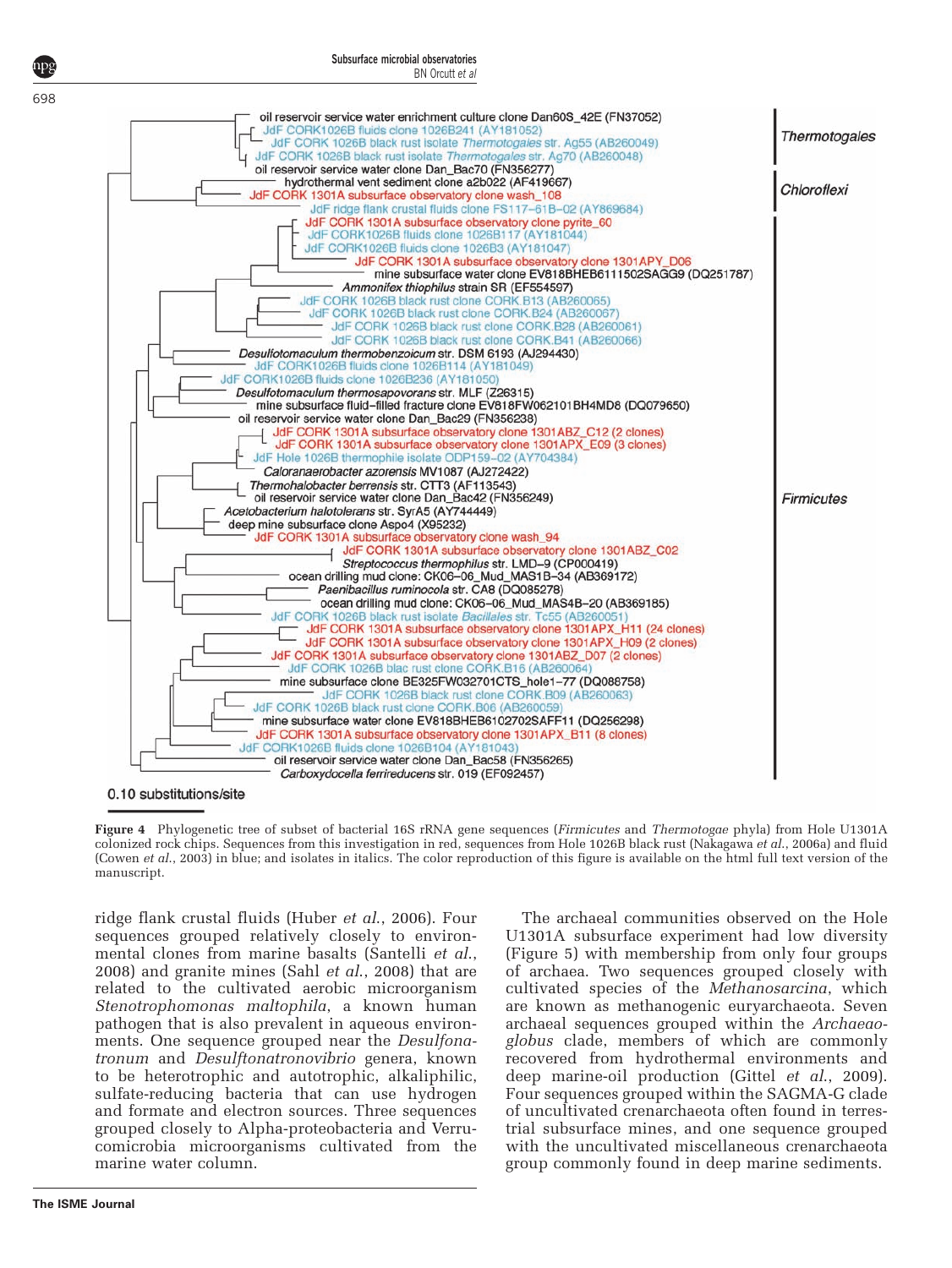

#### 0.10 substitutions/site

Figure 5 Phylogenetic tree of archaeal 16S rRNA gene sequences from Hole U1301A colonized rock chips. Same conditions as specified in Figure 4. The color reproduction of this figure is available on the html full text version of the manuscript.



Figure 6 Gibbs energy yields of reactions (in  $kJ \text{mol}^{-1}$  e<sup>-</sup>) calculated from a rock-seawater reaction model at temperatures ranging from  $2-65$  °C. Note logarithmic temperature axis in both panels. (a) Oxidation reactions (1–6) of Fe(II), Mn(II) and NH $_4^+$ with oxygen and nitrate. (b) Reduction reactions  $(8-12)$  of Fe(III),  $Mn(IV)$ ,  $SO_4^{2-}$ , and  $HCO_3^-$  with  $H_2$ , and anaerobic methane oxidation with sulfate. Reactions considered include 1:  $5Fe^{2+}$  +  $NO_3^- + 7H_2O \rightarrow 5FeOOH + 0.5N_2 + 9H +$ ; 2:  $5Mn^{2+} + 2NO_3^- + 4H_2O \rightarrow$  $5MnO_2 + N_2 + 8H^+$ ; 3:  $Fe^{2+} + 0.25O_2 + 1.5H_2O \rightarrow FeOOH + 2H^+$ ; 4:  $Mn^{2+} + 0.5O_2 + H_2O \rightarrow MnO_2 + 2H^+$ : 5:  $3NO_3^- + 5NH_4^+ \rightarrow 4N_2 +$  $9H_2O + 2H^+$ ; 6:  $NH_4^+ + 2O_2 \rightarrow NO_3^- + 2H^+ + H_2O$ ; 8: FeOOH +  $0.5{\rm H}_2+2{\rm H}^+ \rightarrow {\rm Fe^{2+}}+2{\rm H}_2{\rm O};~~9:~~{\rm MnO_2}+{\rm H}_2+2{\rm H}^+ \rightarrow {\rm Mn^{2+}}+2{\rm H}_2{\rm O};$ 10:  $SO_4^{2-} + 4H_2 + 2H^+ \rightarrow H_2S + 4H_2O$ ; 11:  $HCO_3^- + 4H_2 + H^+ \rightarrow$  $CH_4 + 3H_2O$ ; 12:  $SO_4^{2-} + CH_4 + H^+ \rightarrow H_2S + HCO_3^- + H_2O$ . The color reproduction of this figure is available on the html full text version of the manuscript.

#### Thermodynamic calculations

Results from the equilibrium rock-water reaction calculations indicate that Fe(II) oxidation with oxygen would be favorable (that is, negative  $\Delta_r G$ ) during the cooler periods of the experiment, such as when seawater was flowing into Hole U1301A, becoming unfavorable as temperatures increased in September 2007 (Figure 6). The switch to unfavorable conditions is related to the removal of oxygen from the reaction environment. The oxidation of  $Mn(II)$  and  $NH<sub>4</sub><sup>+</sup>$  with oxygen also change from thermodynamically favorable to unfavorable as temperature increases. The temperature of the transition from favorable to unfavorable conditions is dependent on the quantity of rock considered to have reacted in the model, with a greater waterto-rock ratio resulting in a lower temperature for the transition (data not shown). By contrast, Fe(II),  $Mn(II)$  and  $NH<sub>4</sub><sup>+</sup>$  oxidation with nitrate are thermodynamically favorable at all of the temperatures considered. Reduction reactions involving hydrogen-reducing iron oxyhydroxides, manganese oxide, sulfate and bicarbonate only become thermodynamically favorable at the warmer temperatures and in a reducing, anaerobic environment. These results indicate that iron oxidation would have been a possible reaction in the early, cooler periods of the observatory experiment (Figure 2).

#### **Discussion**

Results presented here offer the first evidence for the potential of subsurface microbial observatories to capture in situ microorganisms and processes in ocean crustal settings. Notably, the colonization experiments recovered from Hole U1301A recorded a dynamic microbial community responding to environmental conditions within the crustal borehole environment. These studies emphasize the transient nature of microbial communities and highlight the need for time-series observations and analyses to interpret the microbiological influence on mineralogical processes.

During the first year of the deployment at Hole U1301A, thermal and chemical conditions within the borehole indicate a strong seawater influence (Figure 2; Wheat *et al.*, 2010). Surface seawater is pumped into crustal boreholes during drilling for lubrication of the drill-bit and to remove borehole cuttings, and additional bottom seawater water flows in these holes because of the higher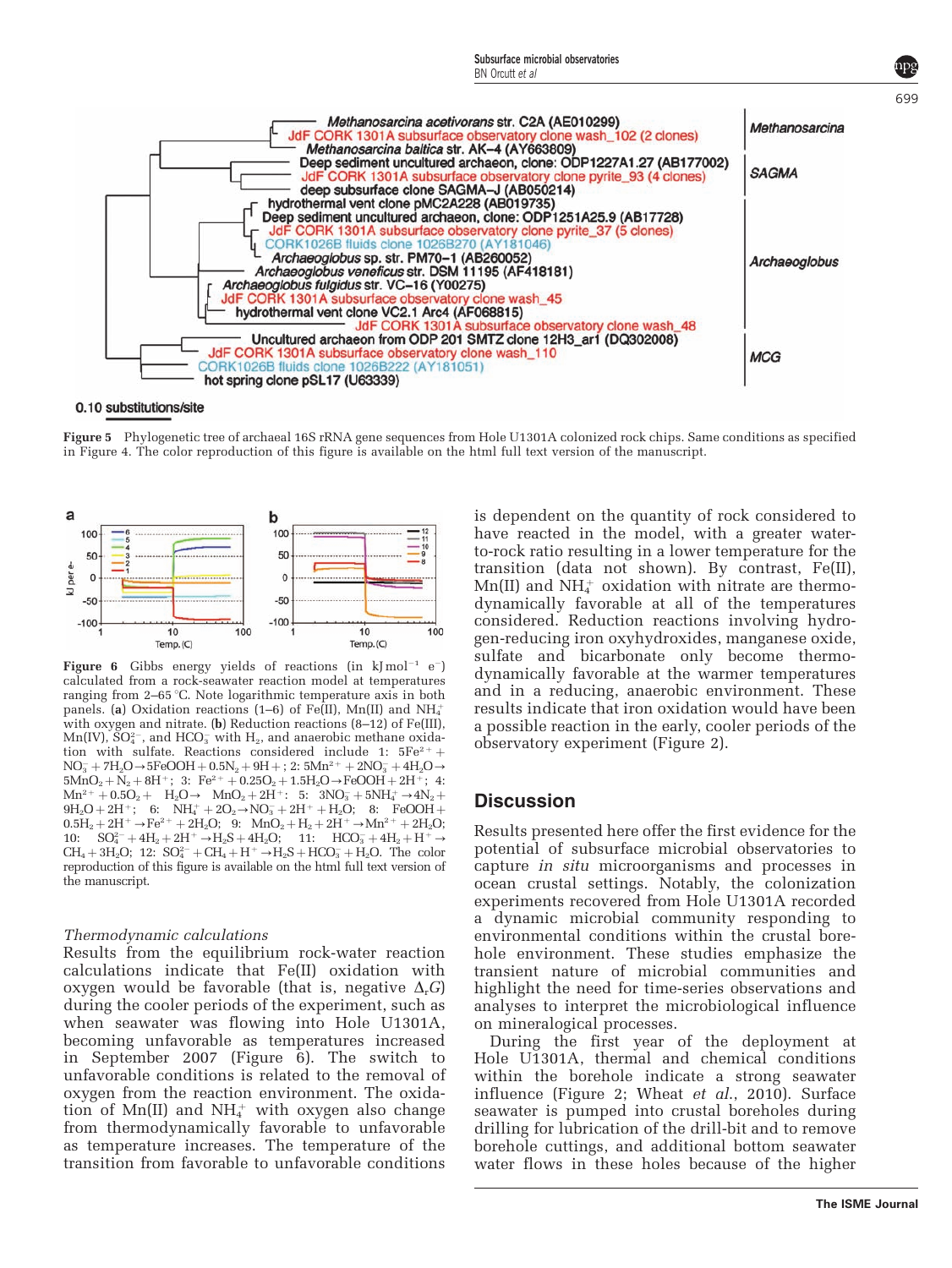hydrostatic pressure of cold seawater fluids in the borehole relative to ambient formation conditions (Fisher and Wheat, 2010). Incomplete sealing of the Hole U1301A borehole observatory at the seafloor allowed the flow of cold bottom water to continue for several years (Fisher et al., 2008). The borehole fluid warmed over time (Figure 2), and eventually the natural-formation fluid overpressure overcame the excess pressure of the cold seawater in the borehole, resulting in producing borehole in which formation fluids within the crust flowed into and up the borehole, discharging at the seafloor. Borehole conditions rebounded towards a thermal  $({\sim}64^{\circ}C)$ and chemical state (Figure 2), consistent with regional basement conditions (Wheat et al., 2004) as observed at Baby Bare outcrop (Wheat and Mottl, 2000; Wheat et al., 2000) where there is no perturbation associated with a borehole observatory emplacement or recovery. Before the rebound, nitrate concentrations decreased and showed nonconservative mixing behavior relative to other ions such as Mg, suggestive of microbial consumption (Wheat et al., 2010). Oxygen was likely present in borehole fluids when nitrate concentrations were at bottom seawater values and we infer that it also became depleted during the period of nitrate consumption, although no record of oxygen concentration is available. Nitrate and oxygen serve as electron acceptors in redox reactions involving iron, which also was present in the borehole fluids, likely because of the reaction of the low-alloy steel pipe used for observatory construction.

In combination with available chemical and temperature data (Figure 2; Wheat et al., 2010), the results presented herein indicate that the Hole U1301A experiments recorded early colonization by iron oxidizing bacteria, followed by a shift in community structure when the borehole returned to reducing conditions. The twisted iron oxyhydroxides stalk particles observed on the rock chips (Figure 1, Supplementary Figure 2), exhibiting morphological similarity to seafloor mineral incubation experiments (Edwards et al., 2003), indicate colonization by iron oxidizing bacteria when conditions were thermodynamically favorable for this process (Figure 6). Notably, the density of the twisted-stalk particles was highest on the pyrite/ hematite chip, the most reactive mineral substrate (susceptibility to oxidation and dissolution) among those tested, indicating preferential colonization of that surface despite the probability that iron was present in borehole fluids at variable levels throughout the experimental period. Following the shift of borehole conditions towards a more natural reducing state, the loss of suitable electron acceptors thermodynamically disfavors iron oxidation (Figure 6); thus the microbial groups responsible for this process, and for forming the twisted-stalk particles, would have died out, leaving only the stalk particles as fossil evidence of their former presence. This interpretation is consistent with the absence of 16S rRNA gene sequences related to known stalk-forming iron-oxidizing bacteria (that is, zeta-proteobacteria such as Mariprofundus spp.; Emerson et al., 2007; Rassa et al., 2009) and the lack of cells at the ends of twisted stalks.

A second phase of mineral alteration is evidenced by a Mn(II)-rich crust on the pyrite chip surface, identified by coupled X-ray fluorescence mapping and X-ray absorption near-edge structure (Figure 3), alteration in the form of etching and pitting of twisted-stalk particles (Figure 1f, Supplementary Figure 2), and identification of higher order Fe(III) oxyhydroxide signatures of the stalks compared with 'fresher' biogenic stalk material (Toner *et al.*, 2009). These data correlate well with the warm, reducing conditions in Hole U1301A following rebound (Figure 2). We infer that the incipient secondary mineralization on the Hole U1301A observatory materials (that is, reduced Mn mineralization) reflects an earlier stage of mineralization in reducing, warm borehole fluids by comparison with the more mature mineral products observed in the Hole 1026B experiment. This interpretation is consistent with microbiological evidence presented here and in other studies. Specifically, the contemporary microbial community associated with colonization materials deployed in Hole U1301A that were recovered after the hole rebounded (Figures 4,5, Supplementary Figure 4) exhibit significant phylogenetic similarity to microbial communities previously identified from Hole 1026B borehole fluids and black-rust formation at the producing well head (Cowen et al., 2003; Nakagawa et al., 2006a), which had experienced similar chemical and temperature conditions (Wheat et al., 2004). This overlap in community composition, especially considering the different protocols used in the various investigations, provides further validation that the previous phylogenetic results from Hole 1026B (Cowen et al., 2003; Nakagawa et al., 2006a) are indeed representative of in situ populations of microorganisms. Furthermore, sequences recovered from Hole U1301A did not group closely to environmental sequences obtained from ocean drilling muds (Masui *et al.*, 2008), suggesting that the *in situ* microbial communities are not in-growths of drilling mud-related contaminants.

The contemporary Hole U1301A subsurface bacterial community was dominated by the Firmicutes phylum, phylogenetically grouping with microorganisms with unclear physiological function. Considering phylogenetic placement, some sequences grouped near Ammonifex genera (Figure 4), known as thermophilic, chemolithoautotrophs capable of growth utilizing hydrogen, formate or pyruvate coupled to nitrate, sulfate or  $S^{\circ}$  reduction. Cowen et al. (2003) speculate that the association of environmental clones to Ammonifex in Hole 1026B fluids might indicate nitrate reduction to ammonia with hydrogen as the electron donor, as is the case for some Ammonifex-related microorganisms, although ammonium may also be derived from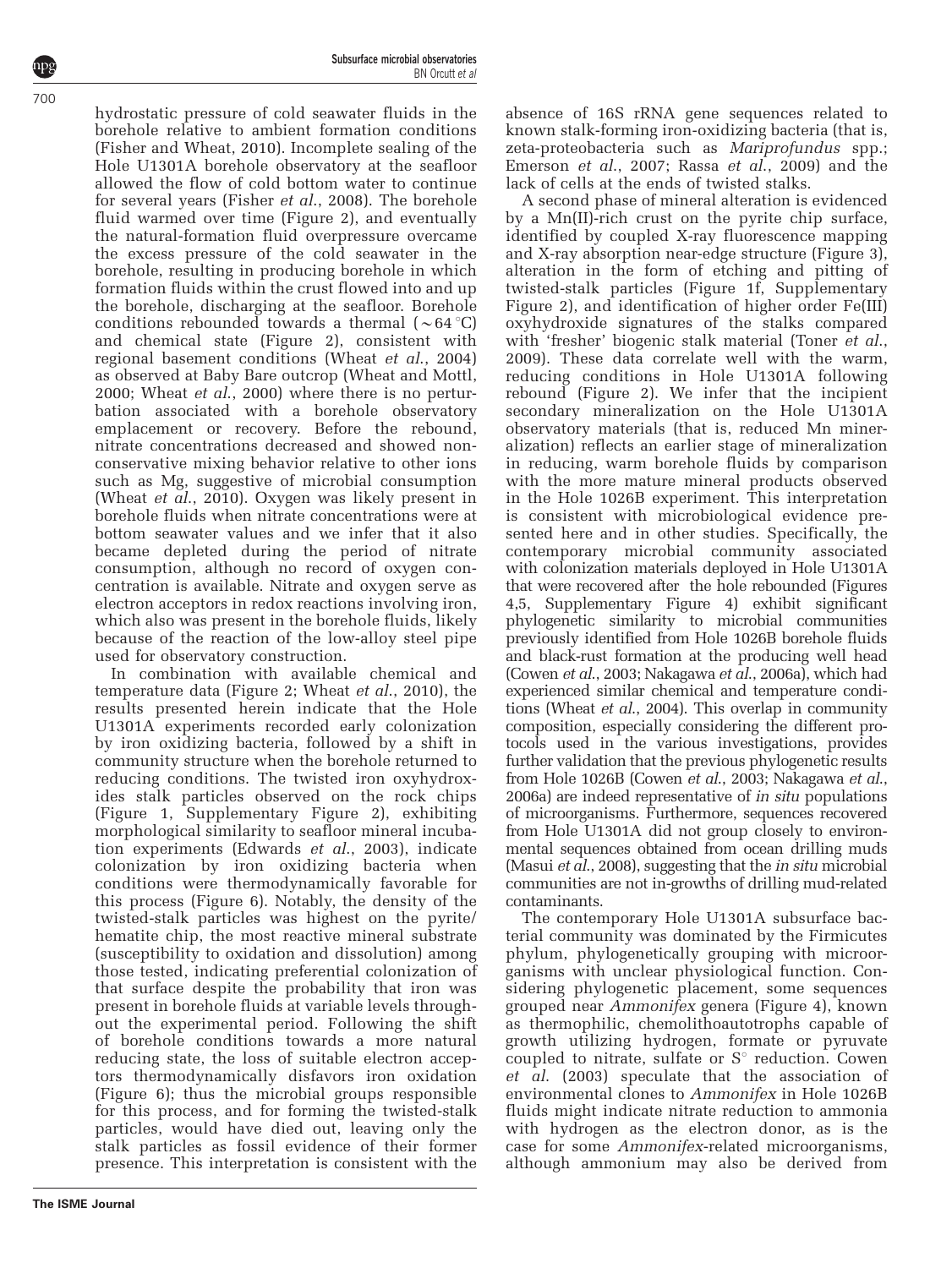sediment influence. The recent chemical record from Hole U1301A (Figure 2; Wheat et al., 2010) indicates that high ammonium levels correspond to hydrothermal alteration of sediments or drilling muds within the basaltic formation and are not attributable to a biological reaction. Nakagawa et al. (2006a) suggest that the Ammonifex-related microorganisms may be involved in sulfate reduction coupled to hydrogen oxidation, with hydrogen formation resulting from reactions between water and steel-observatory components. Given that the environmental sequences from this study and others are distantly related to cultivated species ( $\sim 90\%$ ) sequence similarity), inference of physiology is likely tenuous and requires successful cultivation or other techniques (for example, activity measurements), as mentioned previously (Cowen et al., 2003). Some (10%) of the sequences are related to an anaerobic, thermophilic isolate cultivated from Hole 1026B (Huber et al., 2006), and to Caloranaerobacter azorensis, an anaerobic, thermophilic chemo-organotroph isolated from a Mid-Atlantic Ridge hydrothermal chimney (Wery et al., 2001), further evidence that the Hole U1301A experiments were colonized by hydrothermal, basement-derived microbial communities. Environmental sequences from terrestrial subsurface mine waters (Gihring *et al.*, 2008) also grouped with Hole U1301A sequences, suggesting a common deep-biosphere linkage between marine and terrestrial realms.

Although there are strong similarities between the contemporary Hole U1301A observatory community and Hole 1026B communities (Cowen *et al.*, 2003; Nakagawa et al., 2006a), the overall phylogenetic composition of the Hole U1301A microbial community is strikingly different from those inhabiting seafloor-exposed (Santelli et al., 2008) and near-surface (Huber et al., 2006) basalts, inactive chimney sulfides (Suzuki et al., 2004; Toner et al., in review), and hydrothermal chimneys and fluids (Nakagawa et al., 2006b; Perner et al., 2007; Takai et al., 2008). Seafloor-exposed basalts and sulfides tend to harbor communities dominated by members of the  $\alpha$ - and  $\gamma$ -Proteobacteria, whereas hydrothermal environments are often characterized by Epsilon-Proteobacteria and high proportions of Archaea. We suggest that the unique microbial communities of Holes 1026B (Cowen et al., 2003; Nakagawa et al., 2006a) and U1301A relate to in situ conditions of this crustal environment.

This unique dataset from the first colonization experiments to be deployed in long-term subseafloor observatories in young oceanic crust documents the dynamic nature of subsurface ocean crust microbial communities in association with changing fluid conditions—ecording early colonization by iron oxidizing bacteria, and later colonization by an anaerobic microbial community dominated by Firmicutes. This change took place

over a few years in Hole U1301A, due to the nature of observatory installation and formation response. These results document and explain two major population shifts in a deep subseafloor habitat. This observation contrasts the current understanding of subsurface microbial populations as relatively stagnant, with long turnover times, as has been inferred in sedimentary deep-biosphere environments (Jørgensen and Boetius, 2007). Results demonstrated in this relatively short-term perturbation experiment are nonetheless representative of natural ridge-flank hydrothermal systems, which follow a similar trajectory in thermal and chemical conditions over centuries to millennia as they evolve from a more open and oxic state to a warmer, more isolated and more altered composition (Hutnak and Fisher, 2007; Wheat et al., 2010). These results emphasize the need for multi-faceted approaches for interpreting current and past processes, as the dynamics, history and succession in the borehole environment can only be interpreted against the backdrop of coupled mineralogical, microbiological, thermal and geochemical approaches (for example, 16S rRNA gene analysis alone would only reveal the contemporary community). The upper oceanic crust is the most voluminous, continuous aquifer system on the planet, yet we know little about what kinds of life this habitat may harbor, what strategies microorganisms employ to generate energy and acquire carbon, or how similar/different these microorganisms are to the deep ocean, deep sedimentary and continental realms. Our results and others (Orcutt et al., 2010) show how subseafloor microbial observatories can yield a more complete understanding of the function, activity, size and consequence of this biosphere, which will elucidate how microbial activity in the ocean crust may influence global biogeochemical cycles, crustal properties and related processes.

## Acknowledgements

We acknowledge the assistance of S Fakra, M Marcus, S Bennett, and A Turner with synchrotron analysis at the Advanced Light Source, and A Thompson at the Center for Electron Microscopy and Micro-Analysis for assistance with SEM measurements, and T Thompsen for assistance with cloning. We also thank M Malone for providing samples of the pipe dopes. This work was supported by funding from the NSF Ocean Drilling Program (OCE-0737300 to KJE, OCE-0400471 to KB, OCE-0400462 to CGW and OCE-0727952 to AF), the Gordon and Betty Moore Foundation (No. 1609 to KJE and CGW), and the Office of the Vice President for Research, University of Minnesota (BMT). The Advanced Light Source is supported by the Office of Science, Basic Energy Sciences, Division of Materials Science of the US Department of Energy under contract No. DE-AC02- 05CH11231.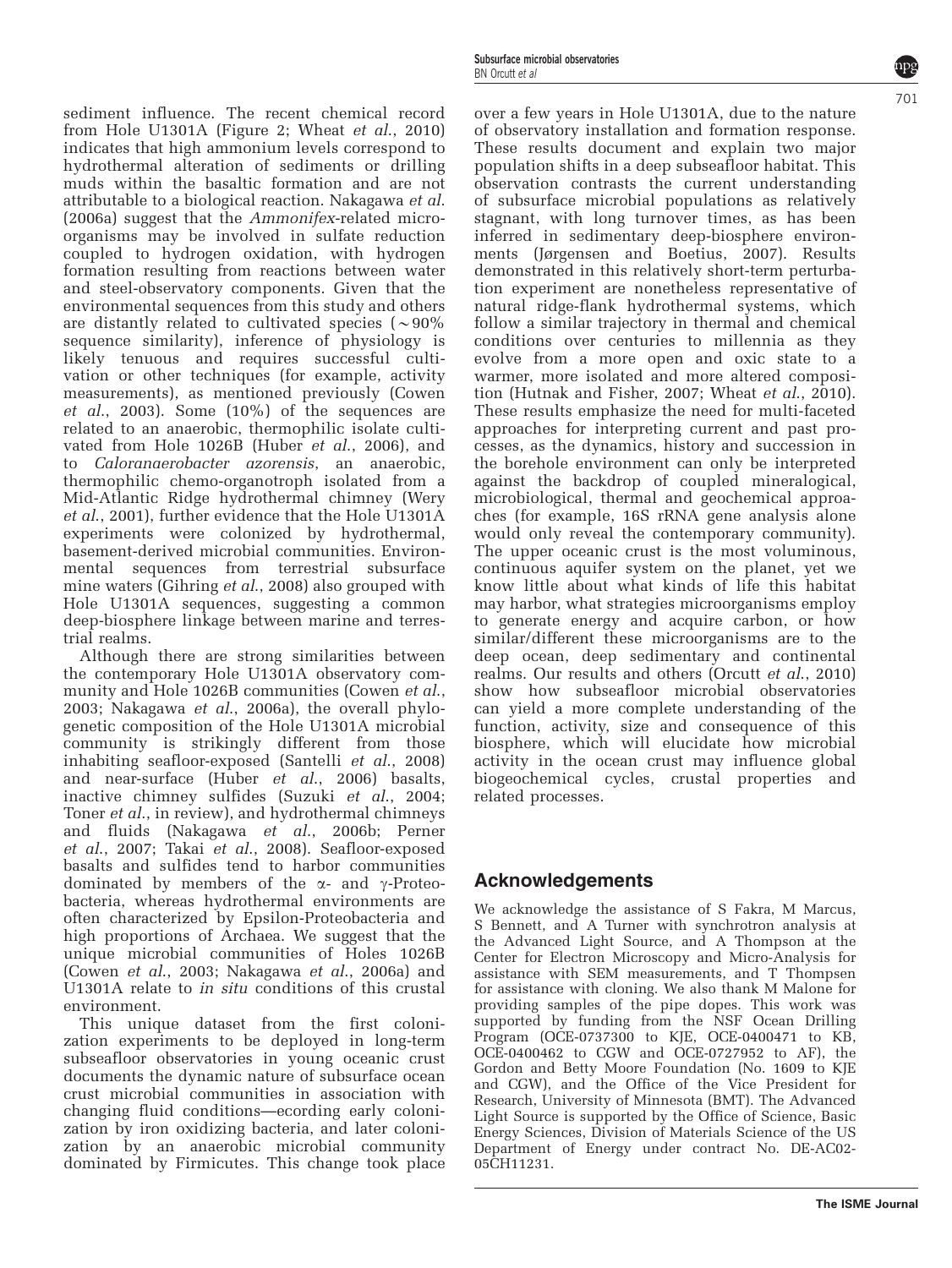## References

- Ausbel FM, Brent R, Kingston RE, Moore DD, Seidman JG, Smith JA et al. (1999). Short protocols in molecular biology , 4th edn. Wiley John & Sons Inc Unit 2.4.
- Bach W, Edwards KJ. (2003). Iron and sulfide oxidation within the basaltic ocean crust: implications for chemolithoautotrophic microbial biomass production. Geochim Cosmochim Acta 20: 3871–3887.
- Becker K, Davis EE. (2005). A review of CORK designs and operations during the ocean drilling program. In Fisher AT, Urabe T, Klaus A, (eds) and the Expedition 301 Scientists, Proc. IODP 301: College Station, TX. doi: 10.2204/iodp.proc.301.104.2005.
- Bethke CM. (1996). Geochemical reaction modeling. Oxford University Press, New York, NY.
- Bowman JP, McCuaig RD. (2003). Diversity, community structural shifts, and biogepgraphy of prokaryotes within Antarctic continental shelf sediment. Appl Environ Microbiol 69: 2463–2483.
- Cowen JP, Giovannoni SJ, Kenig F, Johnson HP, Butterfield D, Rappe MS *et al.* (2003). Fluids from aging ocean crust that support microbial life. Science 299: 120–123.
- Davis EE, Becker K, Pettigrew T, Carson B, MacDonald R. (1992). CORK: a hydrologic seal and downhole observatory for deep-ocean boreholes. Proc ODP Init Repts 139: 43–53.
- D'Hondt S, Jørgensen BB, Miller DJ, Batzka A, Blake R, Cragg BA et al. (2004). Distributions of microbial activities in deep subseafloor sediments. Science 306: 2216–2221.
- Edwards KJ, Bach W, McCollom TM. (2005). Geomicrobiology in oceanography: microbe-mineral interactions at and below the seafloor. Trends Microbio. 13: 449–456.
- Edwards KJ, McCollom TM, Konishi H, Buseck PR. (2003). Seafloor bioalteration of sulfide minerals: Results from in situ incubation studies. Geochim Cosmochim Acta 67: 2843–2856.
- Emerson D, Moyer CL. (2002). Neutrophilic Fe-oxidizing bacteria are abundant at the Loihi Seamount hydrothermal vents and play a major role in Fe oxide deposition. Appl Environ Microbiol 68: 3085–3093.
- Emerson D, Rentz JA, Lilburn TG, Davis RE, Aldrich H, Chan C et al. (2007). A novel lineage of proteobacteria involved in formation of marine Fe-oxidizing microbial mat communities. PLoS ONE 8: e667.
- Fisher AT, Davis EE, Becker K. (2008). Borehole-to-borehole hydrologic response across 2.4 km in the upper ocean crust: implications for crustal scale properties. J Geophys Res. 113, B07106, p 15.
- Fisher AT, Wheat CG, Becker K, Davis EE, Jannasch H, Schroeder D et al. (2005). Scientific and technical design and deployment of long-term, subseafloor observatories for hydrogeologic and related experiments, IODP Expedition 301, eastern flank of Juan de Fuca Ridge. In Fisher AT, Urabe T, Klaus A, and the Expedition 301 Scientists, Proc. IODP. (Integrated Ocean Drilling Program Management International, Inc.), 301: College Station, TX, doi: 10. 2204/iodp. proc.301.103.2005.
- Fisher AT, Wheat CG. (2010). Seamounts as conduits for massive fluid, heat, and solute fluxes on ridge flanks. Oceanography 23: 74–87.
- Gihring TM, Moser DP, Lin L-H, Davidson M, Onstott TC, Morgan L et al. (2008). The distribution of microbial taxa in the subsurface warer of the Kalahari shield, South Africa. Geomicrobiol J 23: 415-430.
- Gittel A, Sørensen KB, Skovhus TL, Ingvorsen K, Schramm A. (2009). Prokaryotic community structure and sulfate reducer activity in water from hightemperature oil reservoirs with and without nitrate treatment. Appli Environ Microbiol 75: 7086–7096.
- Huber JA, Johnson HP, Butterfield DA, Baross JA. (2006). Microbial life in ridge flank crustal fluids. Environ Microbiol 8: 88–99.
- Hutnak M, Fisher AT. (2007). The influence of sedimentation, local and regional hydrothermal circulation, and thermal rebound on measurements of seafloor heat flux. J Geophys Res 112: B12101.
- Inagaki F, Nunoura T, Nakagawa S, Teske A, Lever M, Lauer A et al. (2006). Biogeographical distribution and diversity of microbes in methane hydrate-bearing deep marine sediments on the Pacific Ocean Margin. Proc Nat Acad Sci USA 103: 2815–2820.
- Jannasch HW, Wheat CG, Plant JN, Kastner M, Stakes DS. (2004). Continuous chemical monitoring with osmotically pumped water samplers: OsmoSampler design and applications. Limnol Oceangr: Methods 2: 102–113.
- Jørgensen J, Boetius A. (2007). Feast and famine microbial life in the deep-sea bed. Nature Rev Microb 5: 770–781.
- Lever MA, Alperin M, Engelen B, Inagaki F, Nakagawa S, Steinsbu BO, et al., IODP Expedition Scientists. (2006). Trends in basalt and sediment core contamination during IODP Expedition 301. Geomicrobiol J 23: 517–530.
- Lysnes K, Thorseth IH, Steinsbu BO, vreas L, Torsvik T, Pedersen RP. (2004). Microbial community diversity in seafloor basalt from the Arctic spreading ridges. FEMS Microbiol Ecol 50: 213–230.
- Marcus MA, MacDowell A, Celestre R, Manceau A, Miller T, Padmore HA et al. (2004). Beamline 10.3.2 at ALS: a hard X-ray microprobe for environmental and material sciences. J Synchrotron Rad 11: 239–247.
- Mason OU, Di Meo-Savoie CA, Van Nostrand JD, Zhou J, Fisk MR, Giovannoni SJ. (2008). Prokaryotic diversity, distribution, and insights into their role in biogeochemical cycling in marine basalts. ISME J 3: 231–242.
- Masui N, Morono Y, Inagaki F. (2008). Microbiological assessment of circulation mud fluids during the first operation of riser drilling by the Deep-Earth research Vessel Chikyu. Geomicrob J 25: 274–282.
- Nakagawa S, Inagaki F, Suzuki Y, Steinsbu BO, Lever MA, Takai K, Integrated Ocean Drilling Program Expedition 301 Scientists et al. (2006a). Microbial community in black rust exposed to hot ridge flank crustal fluids. Appl Environ. Microbiol 72: 6789–6799.
- Nakagawa T, Takai K, Suzuki Y, Hirayama H, Konno U, Tsunogai U et al. (2006b). Geomicrobiological exploration and characterization of a novel deep-sea hydrothermal system at the TOTO caldera in the Mariana Volcanic Arc. Envirom Microb 8: 37–49.
- Orcutt B, Wheat CG, Edwards KJ. (2010). Subseafloor ocean crust microbial observatories: development of FLOCS (FLow-through Osmo Colonization System) and evaluation of borehole construction materials. Geomicrobiol J 27: 143–157.